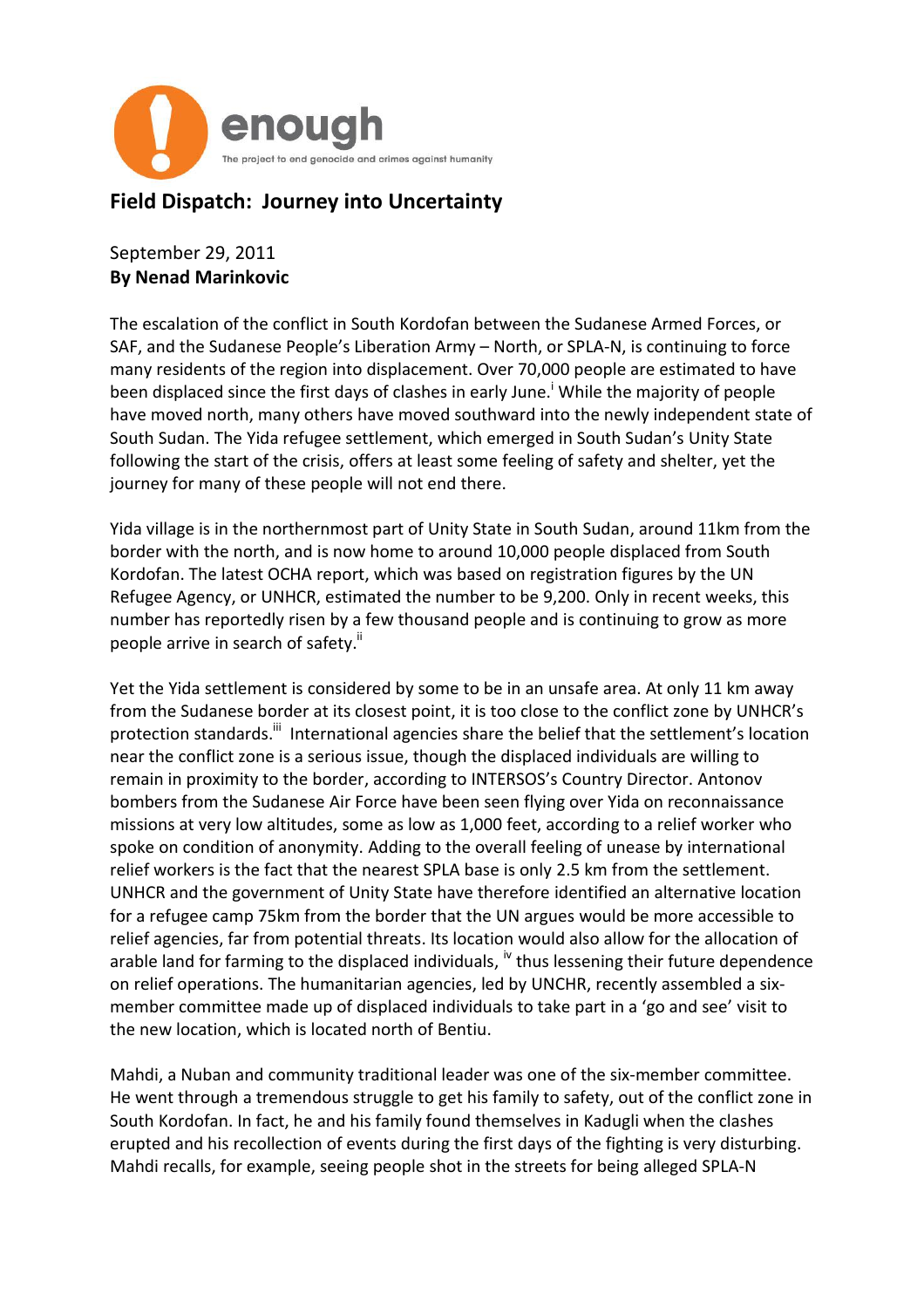supporters. He and his family quickly decided to hike alongside some 150 people who were moving toward the town of Al Hamera. After sixteen days of long walking, SAF Antonovs started bombing the convoy of people, forcing them to run for cover. Mahdi says that in the flurry of activity, the families in the convoy were scattered across a wide area and it took days for some of them to reunite and resume their walk, which finally ended three days later in the town of Reqa. Mahdi's hopes of finding safety in Reqa were short lived, however, as SAF was continuously shelling the town with Antonov bombers and MIG fighter jets. After weeks of fear and desperation he made a resolution to take his family across the border into the territory of South Sudan, and finally arrived at Yida in Unity state. With a glimpse of a smile on his face, he said, "we are finally safe". Yet he and his family may soon have to undertake yet another journey.

There is no unanimous decision among the displaced on UNHCR's plan to relocate the refugees to Nyll, though some have admitted that it may be the only way to improve living conditions and access to services. Some 600 youth and teachers will voluntarily relocate to the site within a month, which the UN hopes will encourage others to follow. UNHCR and its implementing partner INTERSOS are working on providing the conditions for them to settle down and continue attending school, as some 900 children and youth are now attending makeshift schools in temporary structures. According to one Enough Project source, opposition to the relocation idea is very political in nature, as many of the displaced are unwilling to move far from the border for fear that it will not only make eventual return more difficult but will also open the door for those who would rather see the Nuba remain in the South. Others in Yida, who have family members still in South Kordofan, do not wish to move even further from their relatives. Also, according to some Enough Project sources, life in Yida settlement has gradually developed into a routine—there is small marketplace set up and some traders have managed to find ways to bring food and other items to sell, though often at soaring prices.

There is an acute need for better services in Yida settlement. While food is being provided by WFP, water is being shared by local Yida residents who, while welcoming, have been quite overwhelmed by the large number of the displaced. Water and hygiene both remain problematic, with women and children having to wait up to one hour to get water. Alternative sources of water are being planned, but limited access and threats of water contamination are still serious concerns. Additionally, levels of malnutrition among new arrivals are increasing. As OCHA's humanitarian bulletin reports, "Humanitarian assistance therefore focuses on providing food, inclusive of therapeutic feeding, when needed."<sup>v</sup> Despite these efforts, the situation continues to be uncertain.

Given the current situation, all parties must urgently find a sustainable solution to the displacement crisis caused by the conflict in South Kordofan. Relocation seems to be the preferred option of the Unity State government and UNCHR, but many of the displaced continue to resist the idea for various reasons. According to the latest OCHA humanitarian bulletin, leaders of the displaced are negotiating with humanitarian agencies while UNHCR is setting up wait stations along the route to the new site in preparation for movement. Whether the displaced will ultimately choose to move again, however, remains to be seen.